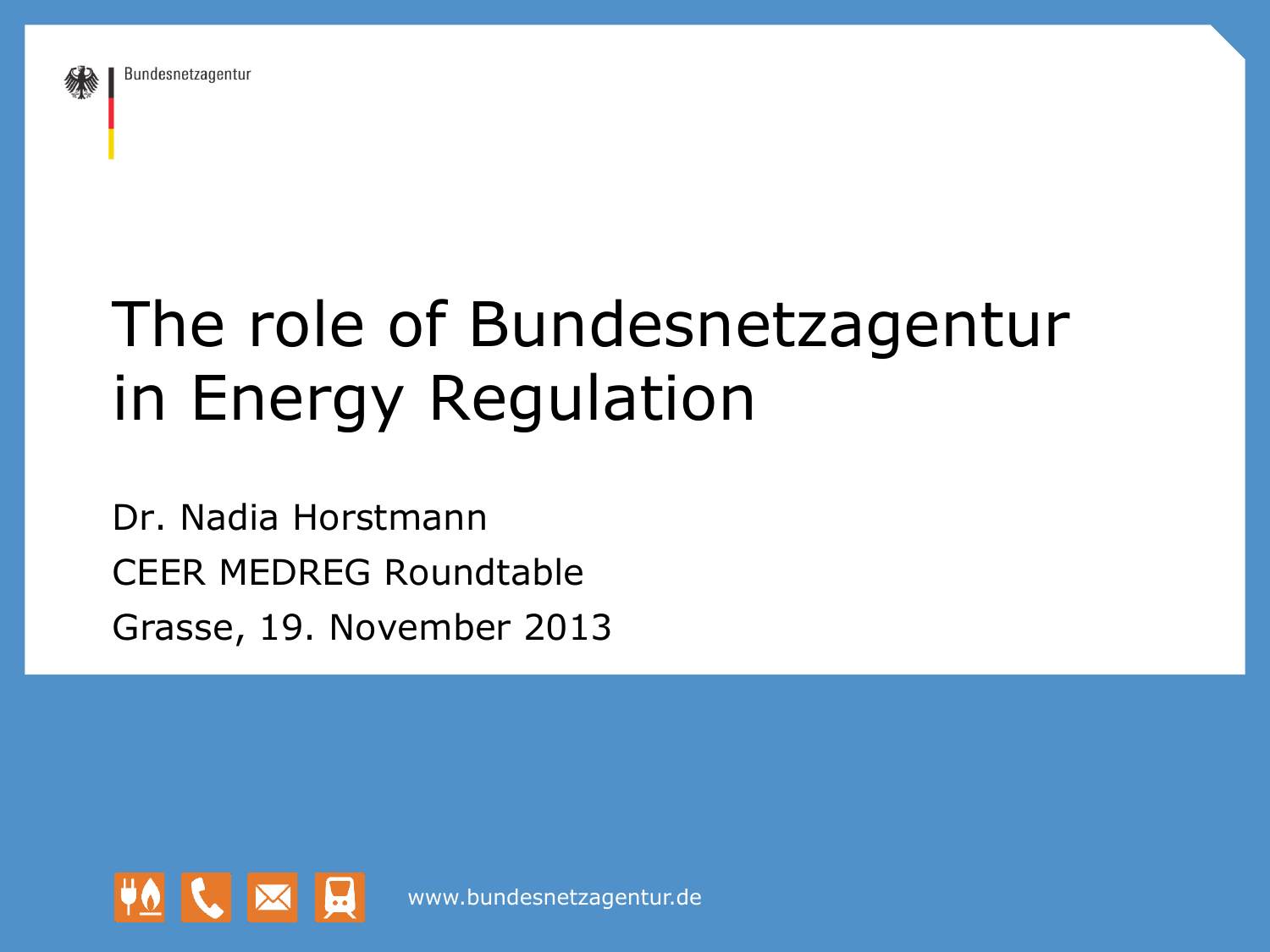

- n Bundesnetzagentur an Independent federal authority in the scope of business of the Federal Ministry of Economics and Technology
	- **n** Independence in decision making through Ruling Chambers, no overruling by Minister
	- $\blacksquare$  If directives from Minister = must be published!
	- **n** Transparency and accountability
- n **A GRID Regulator…** 
	- n **Ensure effective competition** in the net-bound sectors **Telecommunications and Posts** (since 1998), **Elec. and Gas** since 2005), and **Railways** (since 2006)
- …But not only
	- **n** Now a new competence Electricity and Gas **network planning** (since 2011)
	- **n** 240 new staff





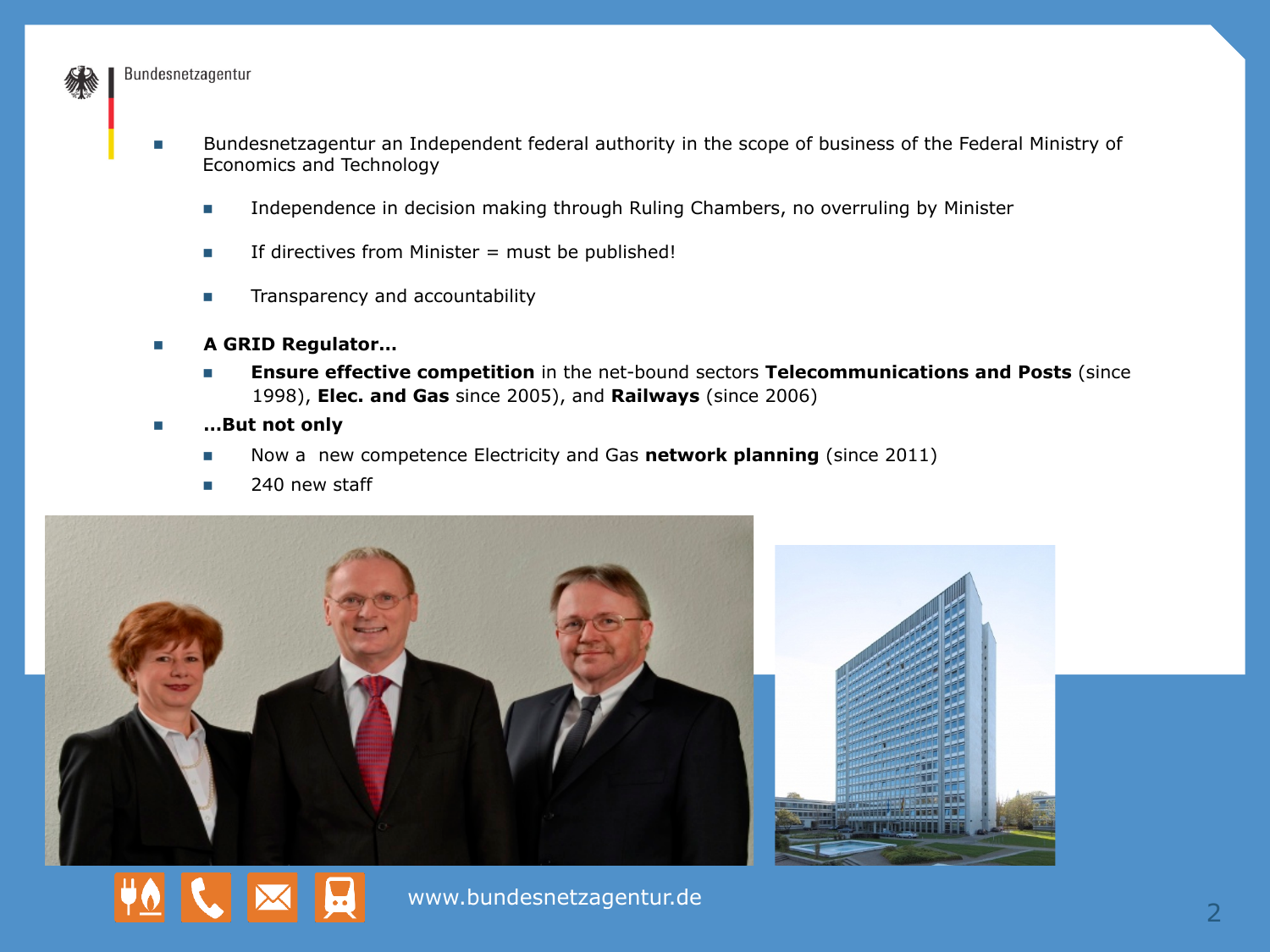## Energiewende: Changes in German energy mix



- 35% share of renewables in electricity consumption in 2020
- Nuclear phase-out by 2022
- n **Grid reinforcement and expansion urgently needed**

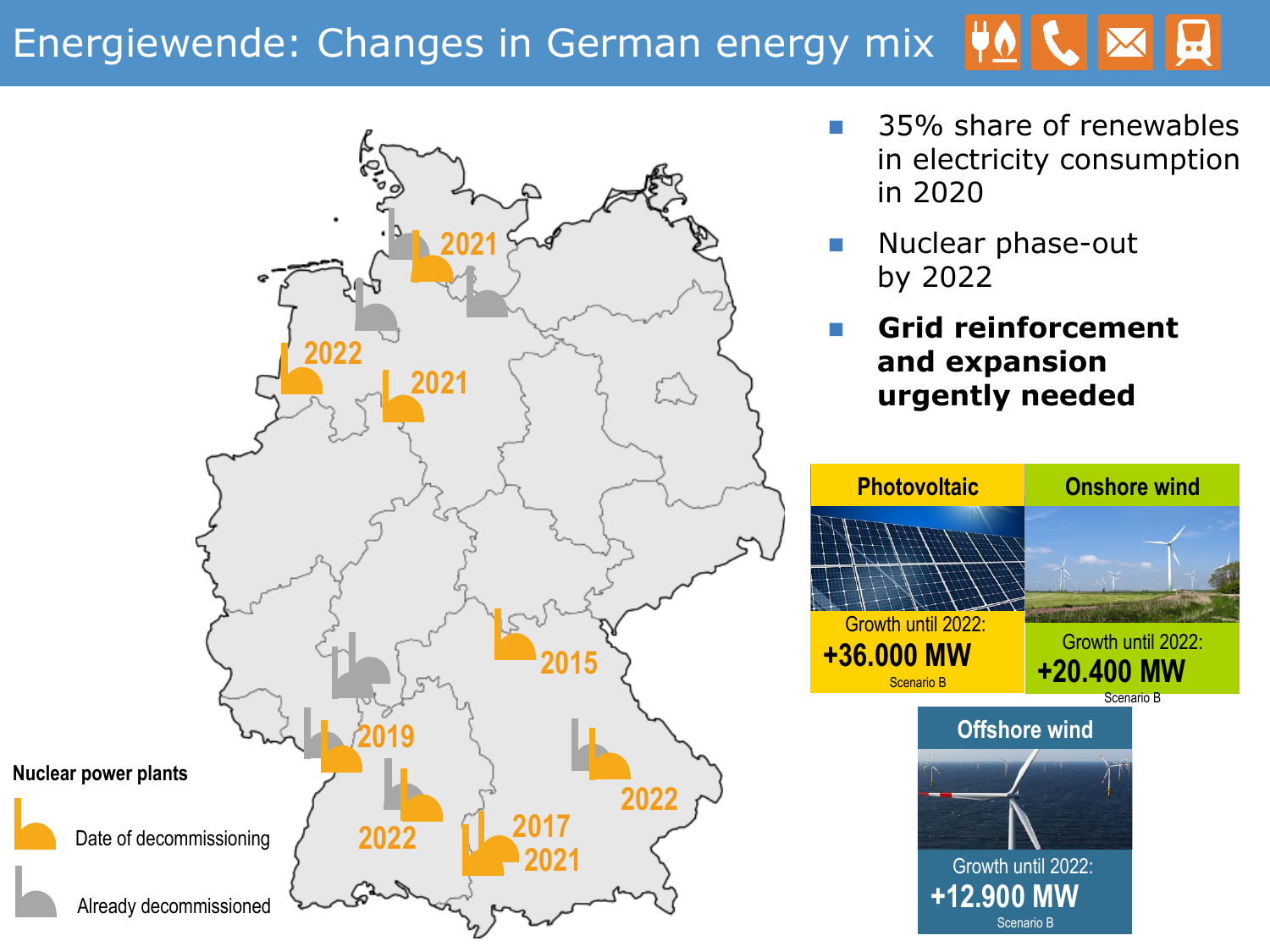

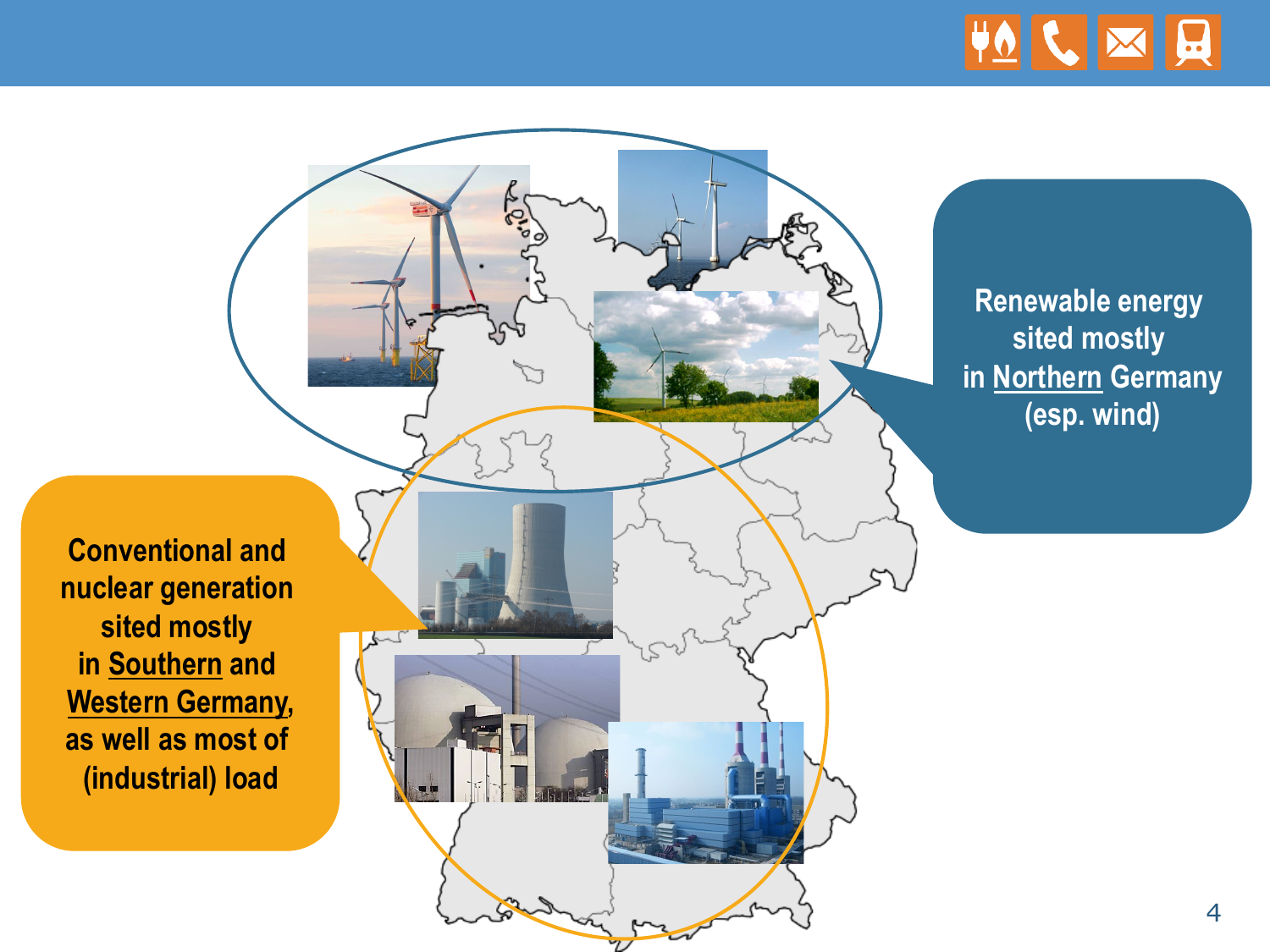

- The German energy turnaround and its challenges:
	- $\blacksquare$  Continue to ensure the grid security
	- Ensure the development and expansion of the grid construction
	- Integrate rapid expansion of renewables: 80% share in electricity generation by 2050
	- Control the electricity price increase (EEG Surcharge)
	- Ensure coordination with neighbors on all new issues